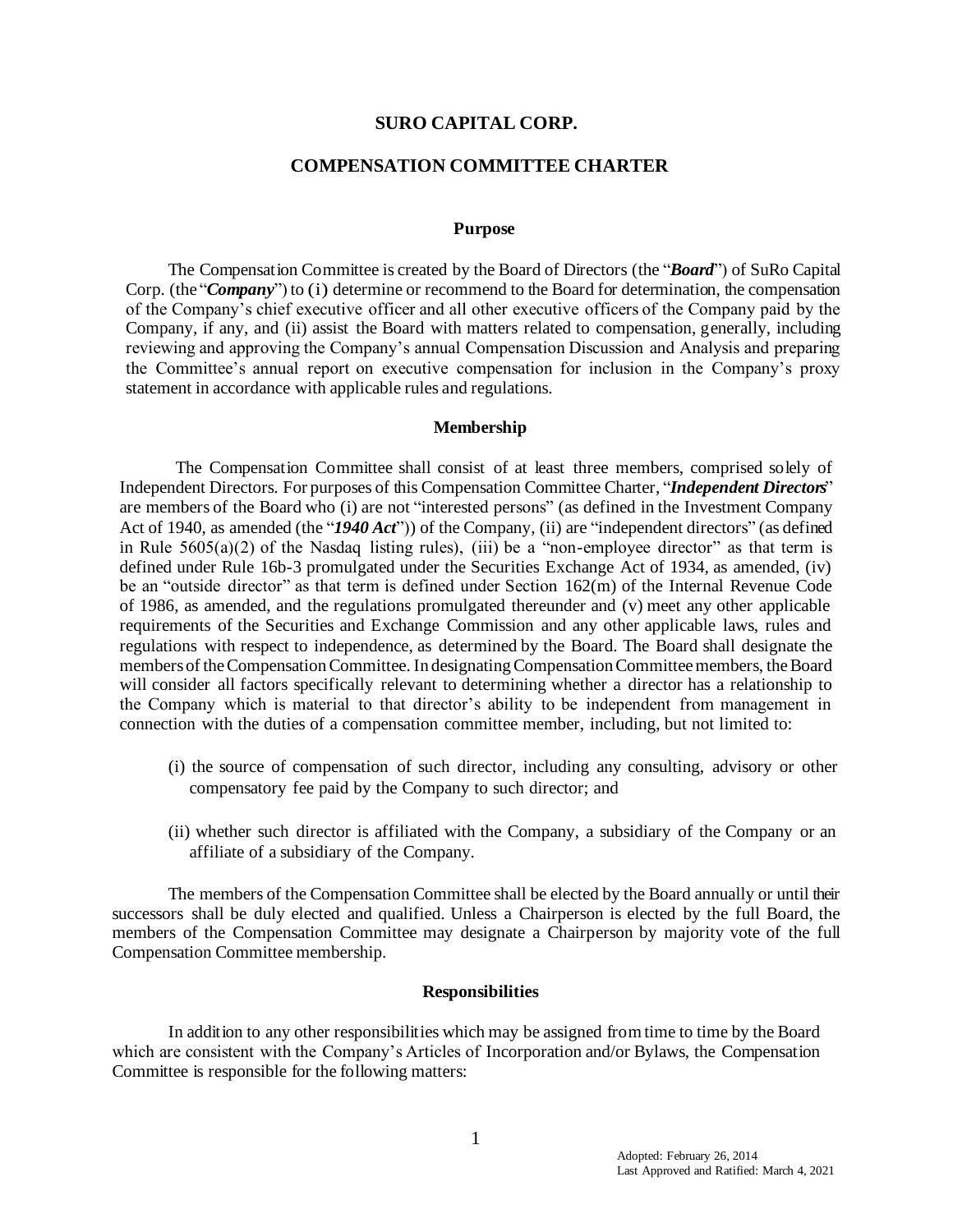## *Compensation Policies*

- The Compensation Committee shall review and make recommendations to the Board with respect to any incentive compensation and equity-based plans of the Company that are subject to Board approval, and to recommend to the Board any new plans or any changes in the objectives and structure of such plans as the Committee deems necessary or desirable.
- To review at least annually the goals and objectives and the structure of the Company's plans for executive compensation, incentive compensation, equity-based compensation, and its general compensation plans and employee benefit plans (including retirement plans).

# *Executive Compensation*

- The Compensation Committee shall review and approve the compensation paid by the Company to each of the Company's executive officers. The Compensation Committee shall, among other things:
	- o consider corporate goals and objectives relevant to executive officer compensation;
	- o evaluate each executive officer's performance in light of such goals and objectives and set each executive officer's compensation based on such evaluation and such other factors as the Compensation Committee deems appropriate and in the best interests of the Company (including the cost to the Company of such compensation); and
	- o determine any long-term incentive component of each executive officer's compensation based on awards given to such executive officer in past years, the Company's performance, stockholder return and the value of similar incentive awards relative to such targets at comparable companies and such other factors as the Compensation Committee deems appropriate and in the best interests of the Company (including the cost to the Company of such compensation).
- If applicable, the Compensation Committee may delegate to one or more officers of the Company the authority to make grants and awards of stock rights or options to any non-Section 16 officer of the Company under such of the Company's incentive compensation or other equity-based plans, if any, as the Compensation Committee deems appropriate and in accordance with the terms of such plans.

# *Disclosure*

• The Compensation Committee shall meet with management to review and discuss the Compensation Discussion and Analysis (the "*CD&A*") required by the Securities and Exchange Commission's (the "*SEC*") rules and regulations. The Compensation Committee will recommend to the Board whether the CD&A should be included in the Company's proxy statement or other applicable SEC filings. The Compensation Committee will also prepare a Compensation Committee Report for inclusion in the Company's proxy statement and applicable filings with the SEC. This report will state whether the Compensation Committee reviewed and discussed with management the CD&A, and whether, based on such review and discussion, the Compensation Committee recommended to the Board that the CD&A be included in the Company's proxy statement or other applicable SEC filing.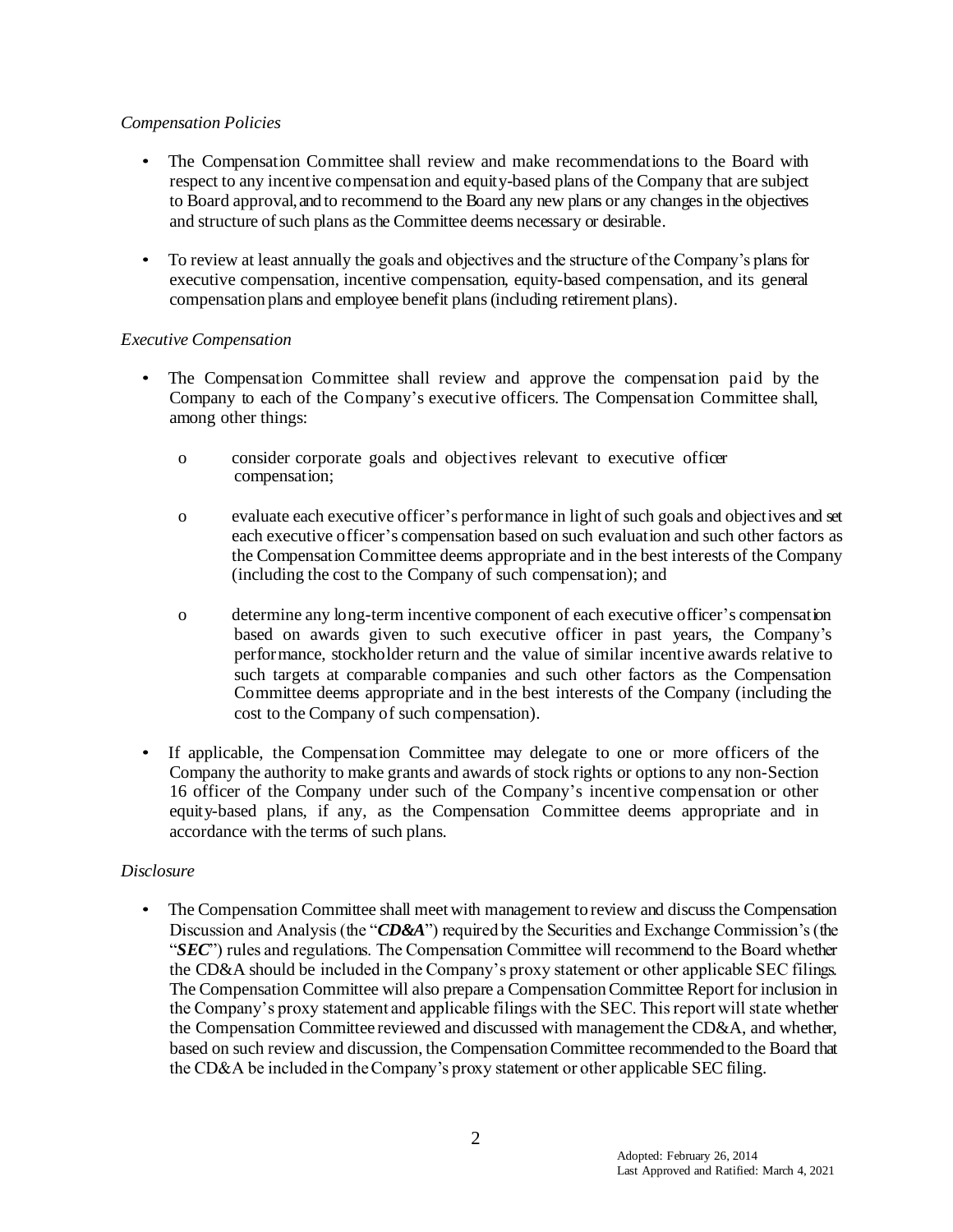### *Reporting to the Board*

• The Compensation Committee shall annually review and assess the adequacy of this charter and recommend any proposed changes to the Board or the Nominating and Corporate Governance Committee.

# **Authority**

In discharging its responsibilities, the Compensation Committee may, in its sole discretion, retain or obtain the advice of a consultant, legal counsel or other advisor (including any legal entity that employs any such individual, a "*Consultant*"). The Compensation Committee shall be directly responsible for the appointment, compensation and oversight of the work of any Consultant retained by the Compensation Committee. Before selecting or receiving advice from a Consultant (other than the Company'sin-house legal counsel, if any), the Compensation Committee must first consider the following factors relevant to the Consultant's independence from the Company:

- the provision of other services to the Company by the Consultant or person that employs the Consultant;
- the amount of fees received from the Company by the Consultant or person that employs the Consultant, as a percentage of the total revenue of the Consultant or person that employs the Consultant;
- the policies and procedures of the Consultant or person that employs the Consultant that are designed to prevent conflicts of interest;
- any business or personal relationship of the Consultant with a member of the Compensation Committee;
- any stock of the Company owned by the Consultant; and
- any business or personal relationship of the Consultant or person that employs the Consultant with an executive officer of the Company.

The Compensation Committee shall not be required to implement or act consistently with the advice or recommendations of the Consultant.

The Compensation Committee shall have the authority to create subcommittees with such powers as the Compensation Committee shall from time to time confer.

The Company shall provide for appropriate funding, as determined by the Compensation Committee, for payment of (i) reasonable fees to any Consultant retained by the Compensation Committee and (ii) ordinary administrative expenses of the Compensation Committee that are necessary or appropriate in carrying out its duties. The Compensation Committee shall keep the Board advised as to the general range of anticipated expenses in connection therewith.